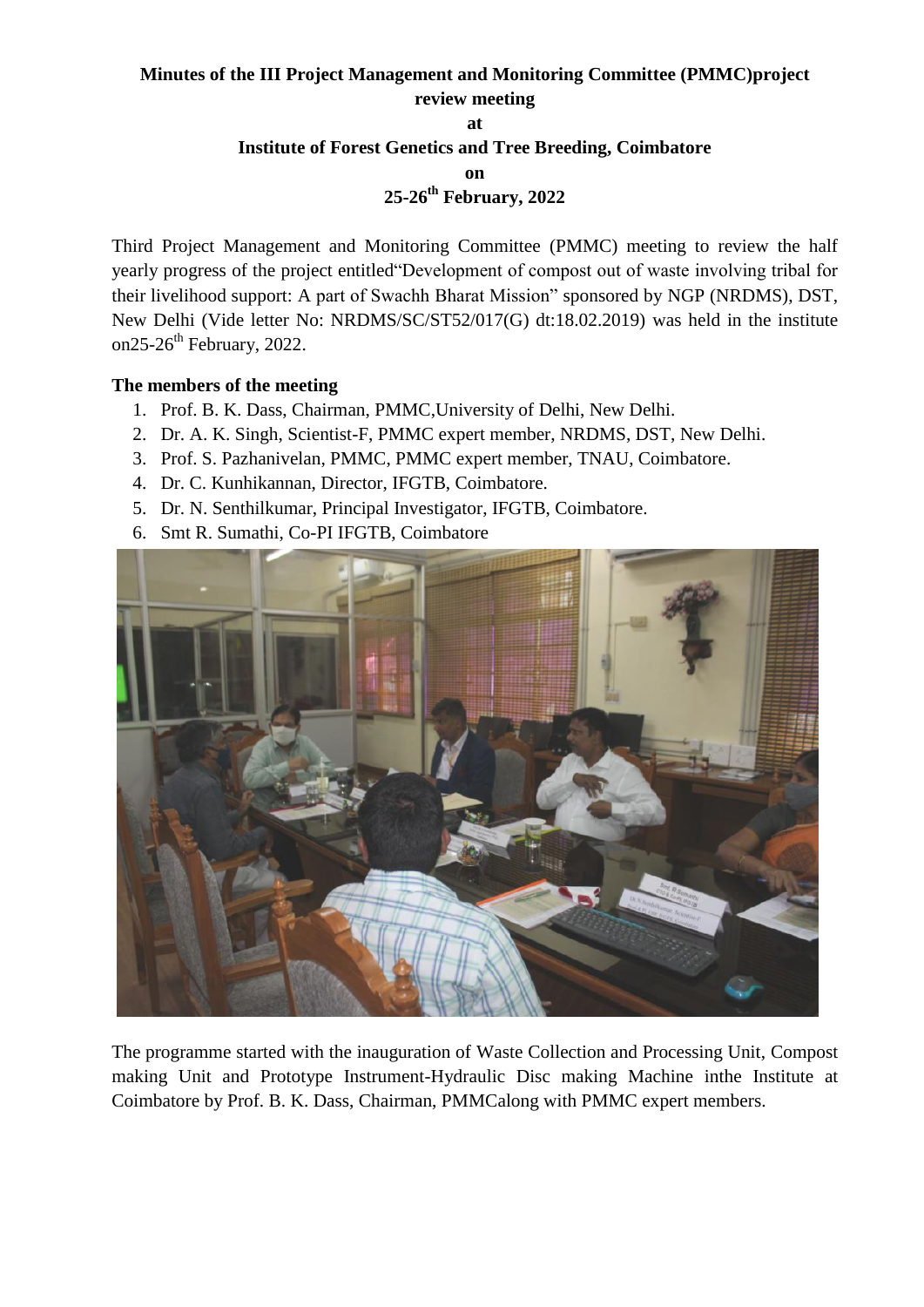

**Inauguration of Waste Collection and Processing UnitInauguration of Hydraulic Disc making machine**

Dr. N. Senthilkumar, Scientist-F(Principal Investigator) welcomed the Project Management and Monitoring Committee (PMMC) members. A short film show on "Recycling waste and supporting livelihoods: A tribal development initiative of IFGTB" which was released on 2<sup>nd</sup> December, 2021 by Dr. M. Sharmila, Deputy Commissioner, Coimbatore City Municipal Corporation (CCMC), Coimbatorewas also played.Dr. N. Senthilkumaralso introduced the new product called "Zeal: Nutri-Rich Cattle Feed", a value added product from maize stalk for livestock.



Dr. N. Senthilkumar, PI has made a detailed project presentation covering aim, objectives, detailed work plan, the significant achievements made in the project, infrastructure development, expenditure and expected deliverables of the project.He stated that the project aims at empowerment of tribal women and the assured income through this technology can be used for their community development and livelihood enhancement. He also mentioned that the income generated through this technologywill be ascertained regularly.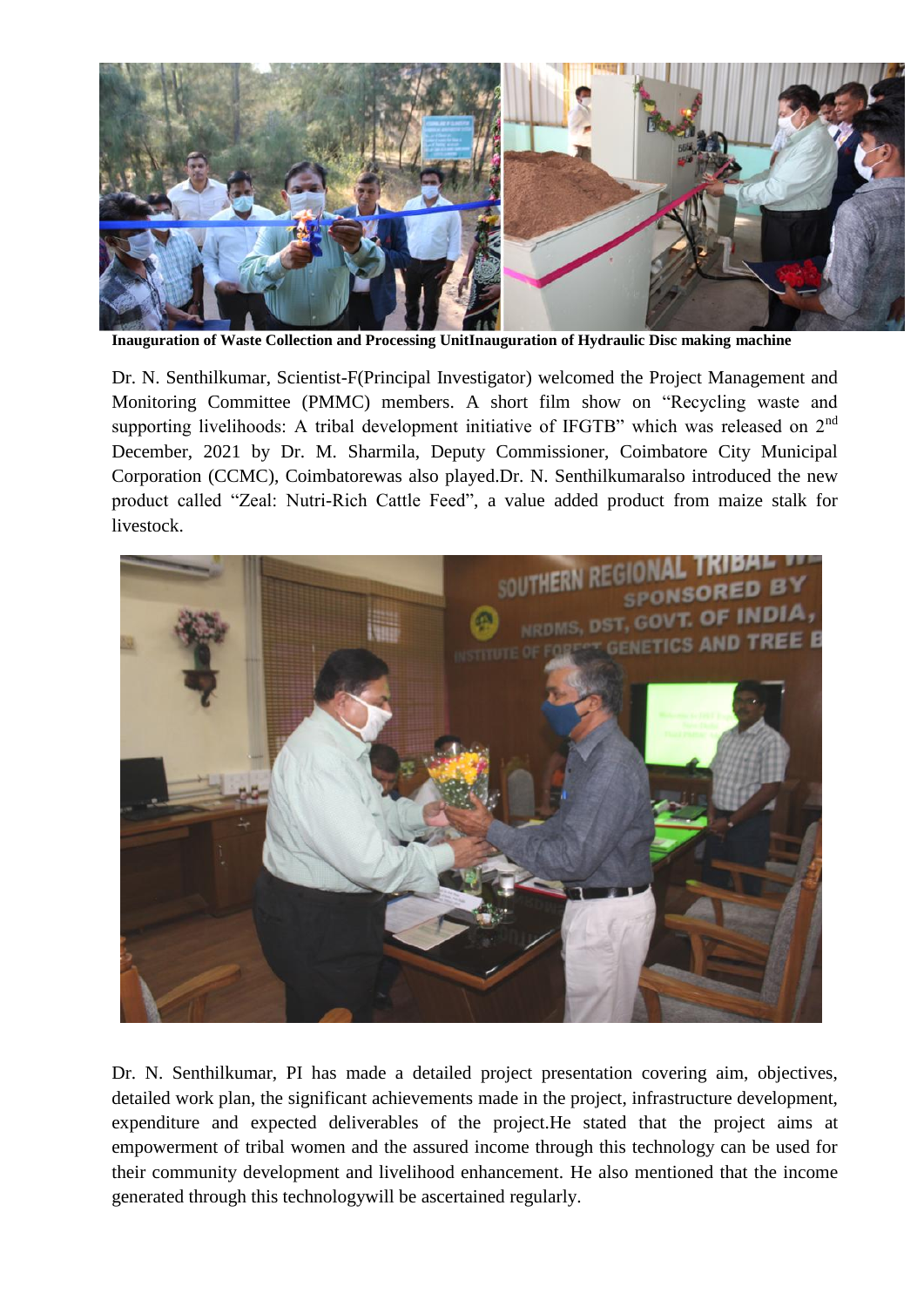

**Presentation of the work by Principal Investigator**

## **Objectives achieved**

- $\div$  39 tribal settlements habituated in the Coimbatore forest fringe villages were selected.
- 19 Women Self Help Groups were framed comprising 295 members and 520 tribal women were trained.
- Processed 5 tons of Tree biomass waste (Coir pith waste), Processed municipal solid wastes viz., 17.62 tons of flower waste, 18.490 tons on vegetable waste and 15.780 tons of weed waste and made 1.618, 3.829 and 1.415 tons of composts respectively.
- \* Alternate formulations using Paddy straw, sugarcane bagasse Casuarina needles and maize straw were evaluated. TRB was performing best followed by Sugarcane bagasse medium for raising Forestry, Agriculture and vegetable crops efficiently to make it into an economically viable product.
- \* New cattle feed product "ZEAL: Nutri Rich Cattle Feed" was developed using maize stalk with addition of organic materials such asground nut oil cake and cotton seed, made into 250gram discand supplied to farmers as livestock feed.
- Established infrastructure such as Southern Regional Tribal Welfare Centre, Demonstration Cum Training Centre, Product Sale Counter, Waste Collection and Processing Unit. Installed Prototype Instrument at IFGTB.
- Obtained organic certificate for Tree Rich Biobooster from Tamil Nadu Organic Certification Department (TNOCD), Coimbatore, Tamil Nadu.
- A short film on Tribal development initiatives of IFGTB for their livelihood support was made and released by Dr.M.Sharmila, District Revenue Officer and Deputy Commissioner, Coimbatore Corporation on  $2<sup>nd</sup>$  December, 2021.Primary, secondary beneficiaries and marketing channels were also established for the product sale.
- \* Installed Prototype Instrument at tribal village, Senkuttai which is a centre for a cluster of five villages and established marketing channel for the sale of the product produced.